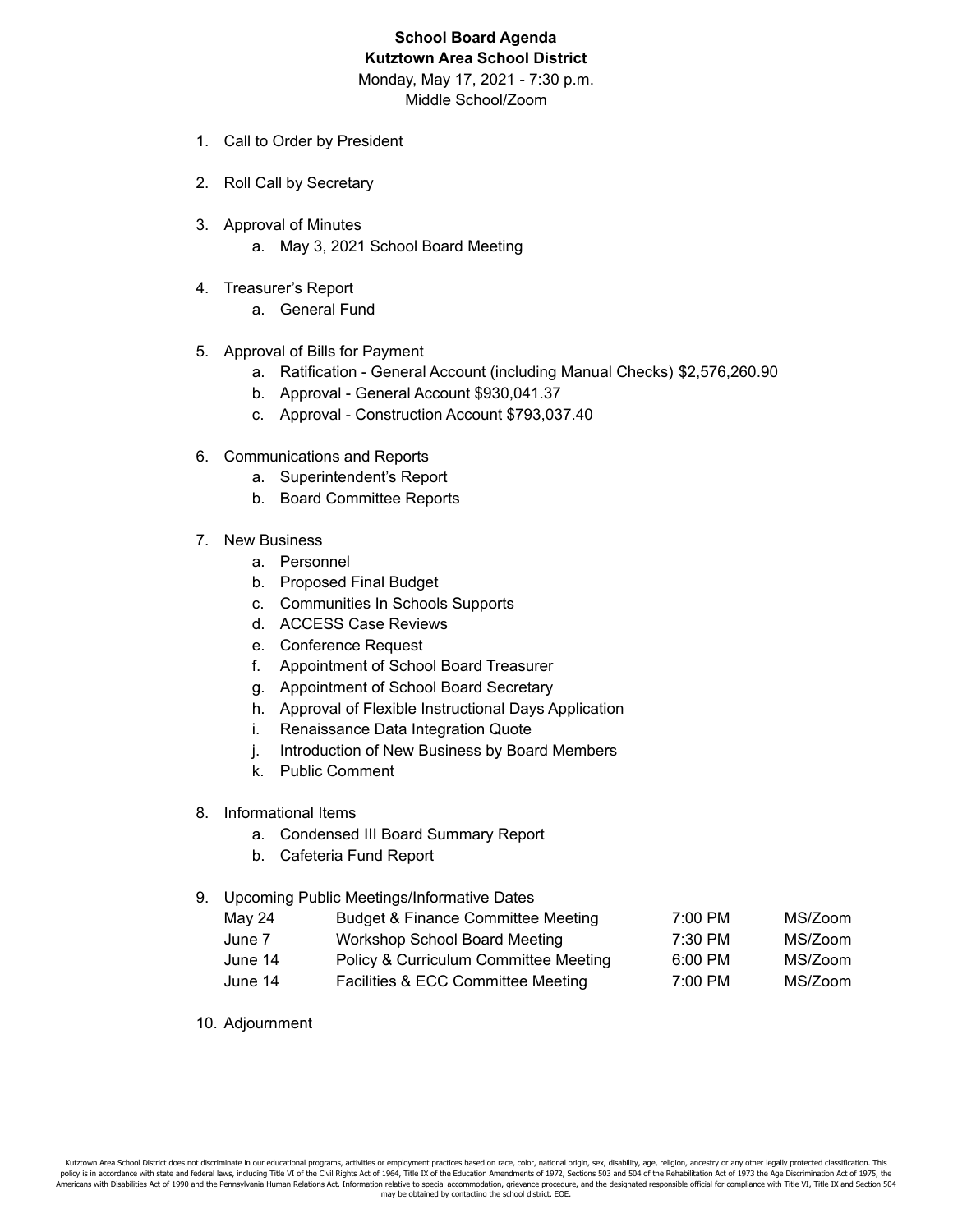## **ITEM 8 NEW BUSINESS**

#### **a. PERSONNEL**

It is the recommendation of the administration that the Board of School Directors approve the following personnel items:

- 1. The acceptance of the resignation of Christopher Torres as Head Custodian at Greenwich Elementary School, effective May 6, 2021.
- 2. The approval of the following student workers for the 2021 Summer Work Program at a rate of \$7.25 per hour:

| <b>Ty Kline</b>   | Aiden Koch       | Brionna Henke  |
|-------------------|------------------|----------------|
| Tristan Cox       | Hannah DeVall    | Matthew O'Neil |
| Nathalia Mohammed | Benjamin Charsky |                |

3. The approval of the following summer maintenance help for summer 2021 at a rate of \$11.00 per hour, effective May 17, 2021:

Austin Lubak

4. The approval of the following students for summer Technology Department help for summer 2021 at a rate of \$11.00 per hour:

Tiberius Shaub

- 5. The approval of the following summer custodial help for summer 2021 at a rate of \$11.00 per hour:
	- Dean Fisher

Theresa O'Mara **Susan Stauffer** Alison VanDuren Janice Mickey Karen Waidelich Joanne Waidelich

## *All Personnel are Approved Pending Receipt of All Mandated Credentials*

- **b. PROPOSED FINAL BUDGET -** It is the recommendation of the administration that the Board of School Directors approve a Proposed Final Budget for the 2021-2022 school year with revenues of \$34,242,389 and expenditures of \$34,671,991 supported by Real Estate Tax of 29.9543 mils; Per Capita Tax, Sec. 679 (\$5.00); Per Capita Tax, Act 511 (\$5.00); Local Services Tax (\$5.00); Earned Income Tax (0.5%); Real Estate Transfer Tax (0.5%); and Amusement Tax (5%).
- **c. COMMUNITIES IN SCHOOLS SUPPORTS -** It is the recommendation of the administration that the Board of School Directors approve the Integrated Student Supports Contract with Communities In Schools of Eastern Pennsylvania effective July 1, 2021 through June 30, 2022 per the attached.
- **d. ACCESS CASE REVIEWS -** It is the recommendation of the administration that the Board of School Directors approve, under the direction of the school physician, Lois Hall, CRNP, to perform Medical ACCESS case reviews at a cost of \$10.00 per review, effective July 1, 2021 through June 30, 2022.
- **e. CONFERENCE REQUEST -** It is the recommendation of the administration that the Board of School Directors approve the request for employee #1595 to attend the Blue Ribbon Schools of Excellence National Convention on November 29 - December 3, 2021 in Lake Buena Vista at an approximate cost of \$2,365.
- **f. APPOINTMENT OF SCHOOL BOARD TREASURER -** It is the recommendation of the administration that the Board of School Directors appoint David J. Miller as treasurer to the Kutztown Area Board of School Directors for the 2021-2022 school year at a stipend of \$1,050.00 (same rate as previous years).
- **g. APPOINTMENT OF SCHOOL BOARD SECRETARY -** It is the recommendation of the administration that the Board of School Directors appoint Rikki L. DeVough as secretary to the Kutztown Area Board of School Directors for a 4-year term commencing on July 1, 2021 through June 30, 2025 at a stipend of \$2,500 for the 2021-2022 school year (same rate as previous years).